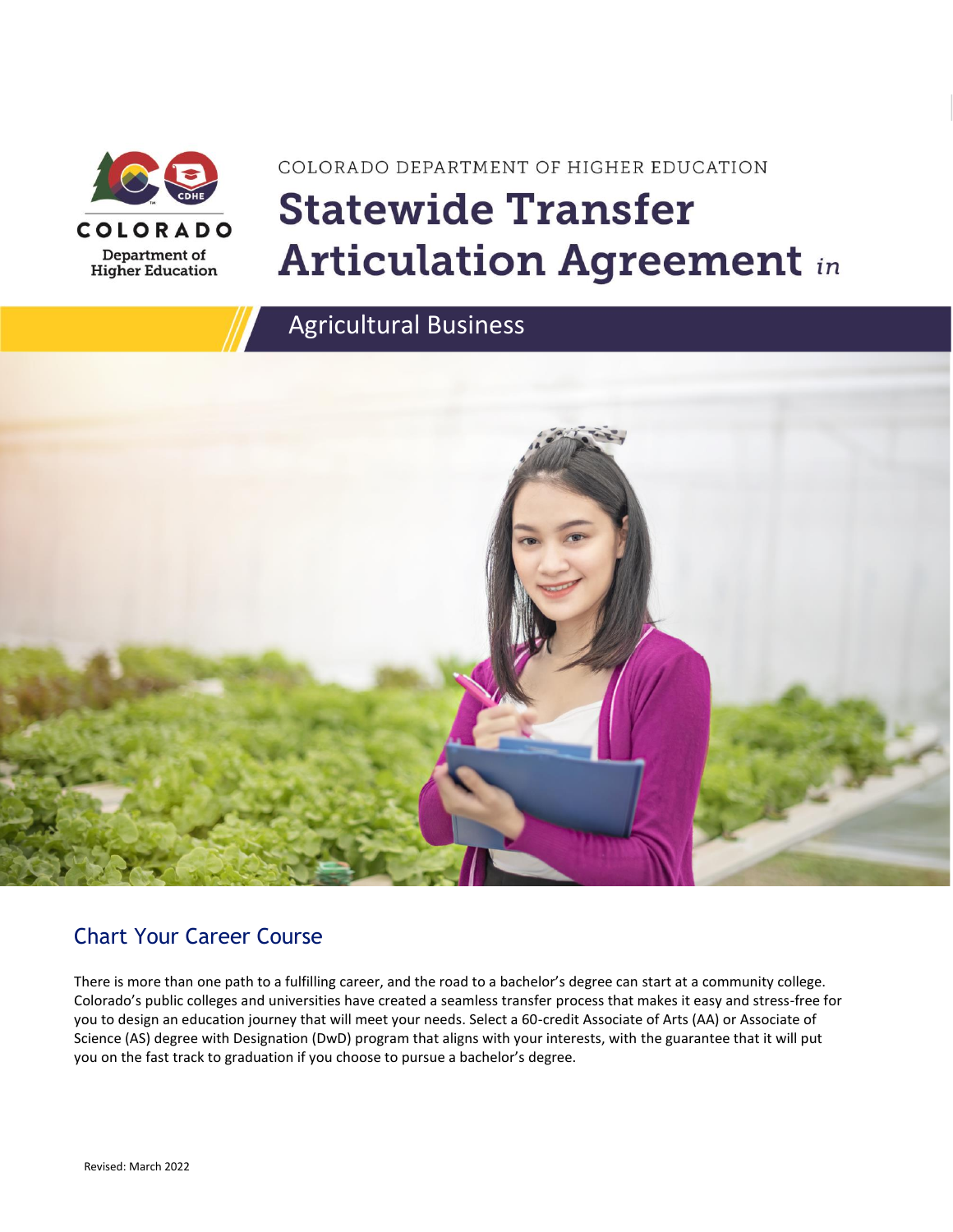### Introduction

The process of how food gets from the field to our tables begins on the farm, however, there's an entire financial ecosystem that exists in between those two points. There are also numerous career opportunities for individuals with an interest in business and agriculture-related fields, beyond the traditional roles of farmer and rancher. Supply chain analysts, agricultural statisticians, farm machinery sales representatives, and commodity brokers are just a few of the professionals who work at the intersection of agriculture and commerce. They support an industry that helps feed and clothe people all over the world.

In an associate program in Agricultural Business, you will study agriculture finance, learn about the many factors that affect the buying and selling of food, and examine business management aspects of food production. This degree is transferable to universities offering a bachelor's degree in Agricultural Business.

The first year of an Agricultural Business program will include math and English courses to meet general education requirements. The completion of introductory math and English courses in your first year is proven to greatly increase the likelihood of crossing the graduation stage, boosting your momentum along the academic pathway you select. Other general education courses on your pathway will cover topics in Arts and Humanities, History, Social and Behavioral Sciences, and Natural and Physical Sciences.

Program-specific courses may begin as soon as your first semester. These courses will become more advanced as you move along your degree pathway. Through this sequence of courses, your knowledge of the agricultural sector, as well as economics and business management will grow and deepen. Coursework will include Agriculture Finance, Introductory Soil Science, and Animal Science. After completing a 60 credit associate degree, your degree pathway can continue guaranteed transfer to a college that offers bachelor's degrees.

### **Degree Pathway Knowledge & Skills**

- Agricultural sciences
- Business management
- Economic theory
- Critical thinking
- Problem-solving skills
- **Communication**



*"I am incredibly excited to start my career as either a high school business or agriculture teacher. I am excited to not only help students become financially literate, but to educate them about one of the most important industries in the world. My career path will allow me to teach in addition to pursuing my own entrepreneurial interests." Sarah Schaller, Adams State University student, pursuring degrees in Agribusiness and Marketing (B.S.) and Business Education (B.A.)*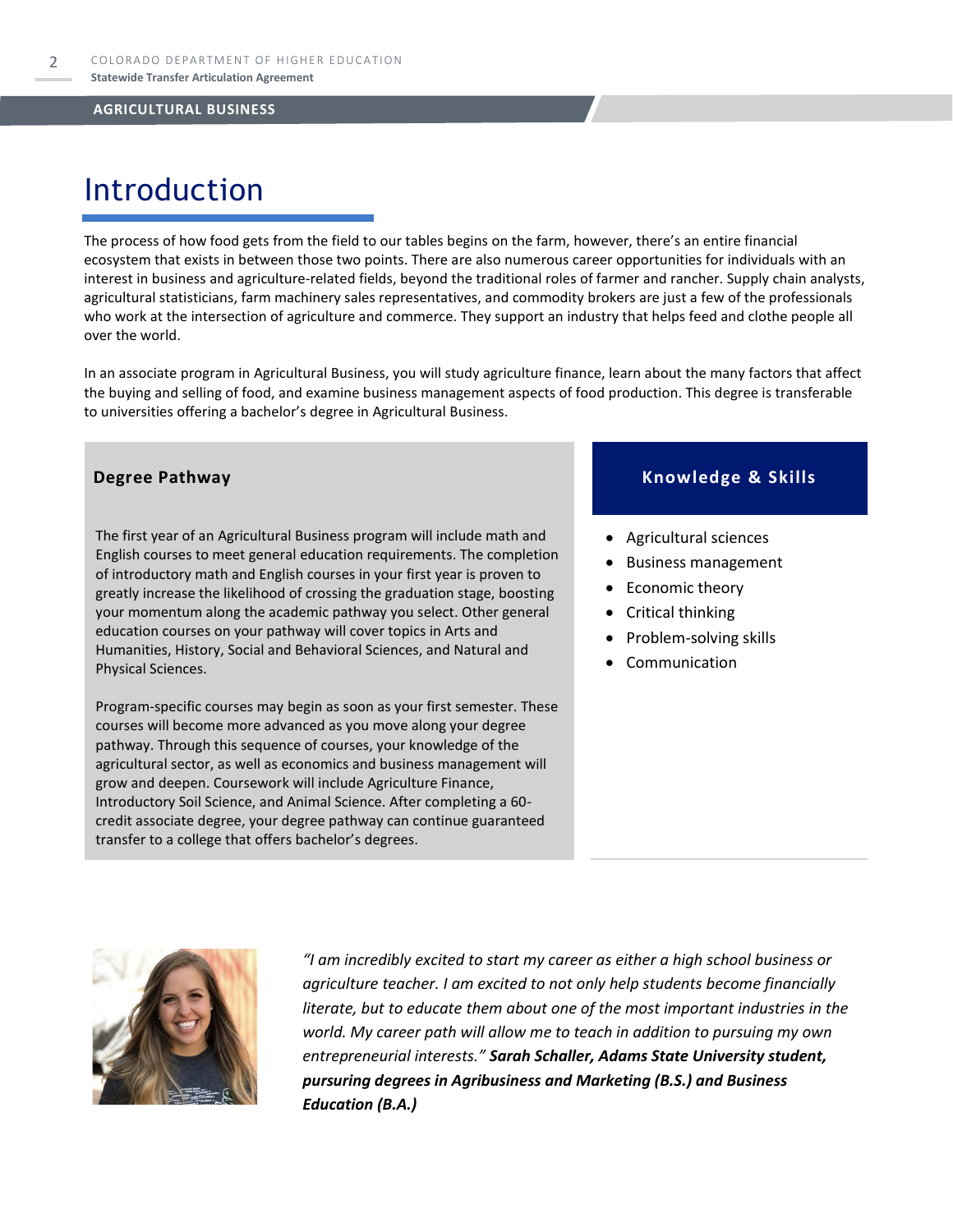3

### Participating Institutions

### **Earn an Associate Degree with Designation (DwD)**

*From one of these Colorado public community/junior colleges*

**Aims Community College** [A.S. Ag Business] **Colorado Northwestern Community College** [A.S. Agricultural Business]

**Lamar Community College** [A.S. Agriculture Business]

**Morgan Community College** [A.S. Agriculture Business]

**Northeastern Junior College** [A.S. Agriculture Business] **Otero College** [A.S. Agriculture Business] **Trinidad State College** [A.S. Agriculture Business]

### **Earn a Bachelor's Degree**

*From this Colorado public four-year institution*

**Colorado State University-Ft Collins**  [B.S. Agricultural Business]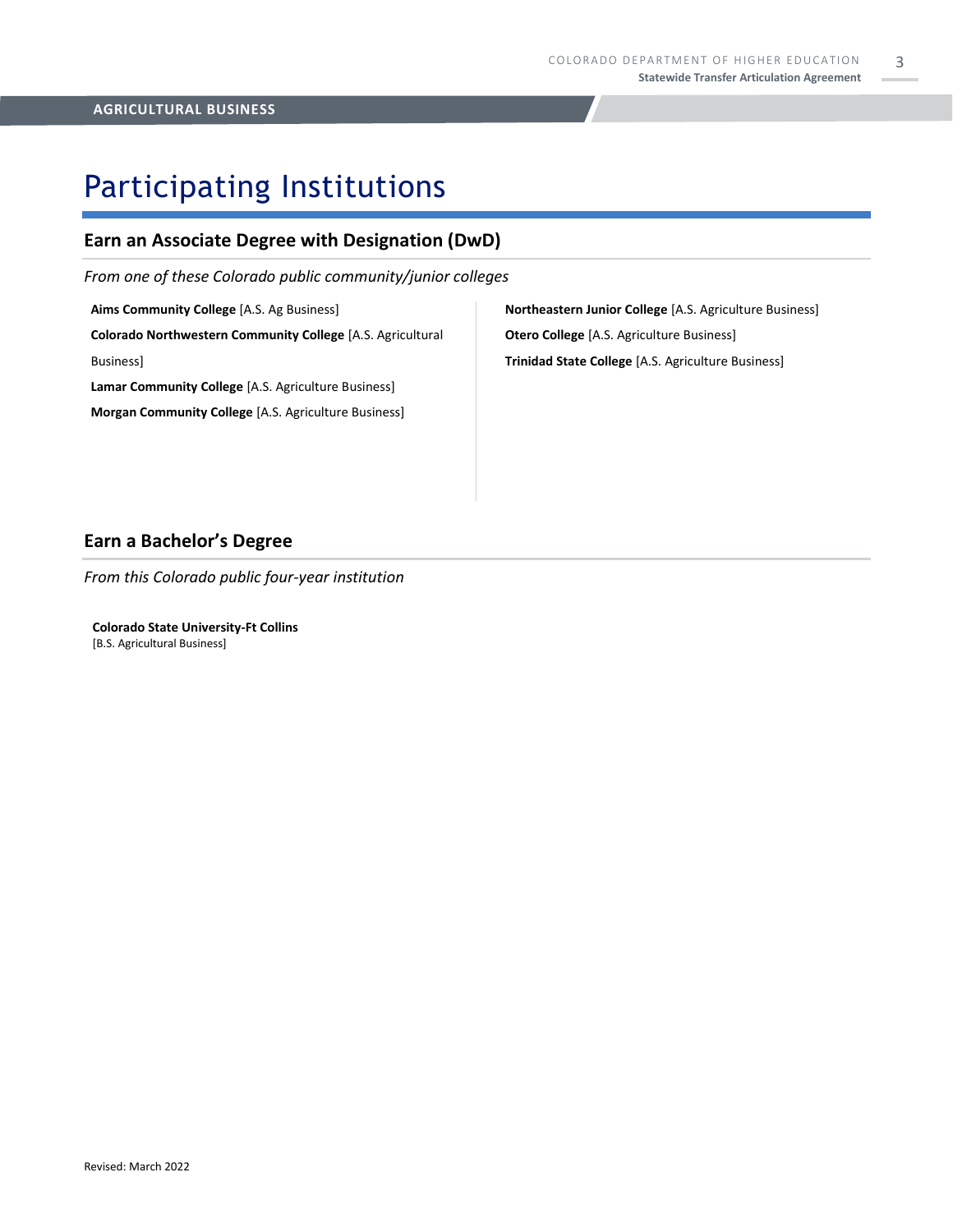# Prescribed Curriculum

### AGRICULTURAL BUSINESS

| Required Courses that Fulfill General Education Requirements<br><b>35 CREDIT HOURS</b> |                               |                                                                                                        |                                                                                                                                                                                        |  |  |
|----------------------------------------------------------------------------------------|-------------------------------|--------------------------------------------------------------------------------------------------------|----------------------------------------------------------------------------------------------------------------------------------------------------------------------------------------|--|--|
|                                                                                        | <b>Credit</b><br><b>Hours</b> | <b>Community College Course No.</b>                                                                    | <b>Course Title or Category</b>                                                                                                                                                        |  |  |
| (Written)<br>Communication                                                             | 6                             | ENG 121/1021 and ENG<br>122/1022<br><b>OR</b><br>ENG 122/1022 and a GT<br>Pathways approved CO3 course | English Composition I (GT-CO1) and English Composition II (GT-<br>$CO2$ ) OR<br>English Composition II (GT-CO2) and a GT Pathways approved<br>CO3 course (GT-CO3)                      |  |  |
| <b>Mathematics</b>                                                                     | 4                             | MAT 121/1340 OR<br>MAT 125/1400 OR<br>higher calculus                                                  | College Algebra (GT-MA1) OR<br>Survey of Calculus (GT-MA1) OR higher calculus                                                                                                          |  |  |
| <b>Arts &amp; Humanities</b>                                                           | 6                             |                                                                                                        | Two GT Pathways Arts & Humanities courses<br><u>(GT-AH1, GT- AH2, GT-AH3, GT-AH4)</u>                                                                                                  |  |  |
| <b>History</b>                                                                         | 3                             |                                                                                                        | One GT Pathways History course (GT-HI1)                                                                                                                                                |  |  |
| Social &                                                                               | 3                             | AGE 102/1102                                                                                           | Agriculture Economics (GT-SS1)                                                                                                                                                         |  |  |
| <b>Behavioral Sciences</b>                                                             | 3                             | AGR 260/21061                                                                                          | World Interdependence: Population and Food (GT-SS3)                                                                                                                                    |  |  |
| Natural &<br><b>Physical Sciences</b>                                                  | 10                            | BIO 111/1111 and<br>CHE 101/1011 OR<br>CHE 107/1007 OR<br>CHE 111/1111                                 | General College Biology I with lab (GT-SC1) and<br>Introduction to Chemistry I with lab (GT-SC1) OR<br>Fundamentals of Chemistry OR General College Chemistry I<br>with lab $(GT-SC1)$ |  |  |

| <b>Additional Required Courses*</b>                                                       |                               |                   | 25 CREDIT HOURS                       |
|-------------------------------------------------------------------------------------------|-------------------------------|-------------------|---------------------------------------|
|                                                                                           | <b>Credit</b><br><b>Hours</b> | <b>Course No.</b> | <b>Course Title</b>                   |
|                                                                                           | 3                             | COM 115/1150      | <b>Public Speaking</b>                |
|                                                                                           | 3                             | CIS 118/1018      | Introduction to PC Applications       |
|                                                                                           | 3                             | ECO 201/2001      | Principles of Macroeconomics (GT-SS1) |
| 3<br>MAT 135/1260<br>Introduction to Statistics (GT-MA1)                                  |                               |                   |                                       |
| Select 13 credits from the list below. A minimum of 6 credits must be from an AGE prefix. |                               |                   |                                       |
|                                                                                           | 3                             | AGE 205/2105      | Farm & Ranch Management               |
|                                                                                           | 3                             | AGE 208/2108      | <b>Agricultural Finance</b>           |
|                                                                                           | 3                             | AGE 210/2110      | <b>Agricultural Marketing</b>         |
|                                                                                           | 4                             | MAT 125/1400      | Survey of Calculus (GT-MA1)           |
|                                                                                           | 3                             | ASC 100/1100      | Animal Science                        |
|                                                                                           | 4                             | ASC 225/2125      | Feeds & Feeding                       |
|                                                                                           | 3                             | ASC 250/2105      | Live Animal & Carcass Evaluation      |

<sup>1</sup> AGR 260/2160 fulfills CSU's Global and Cultural Awareness requirement (AUCC 3E).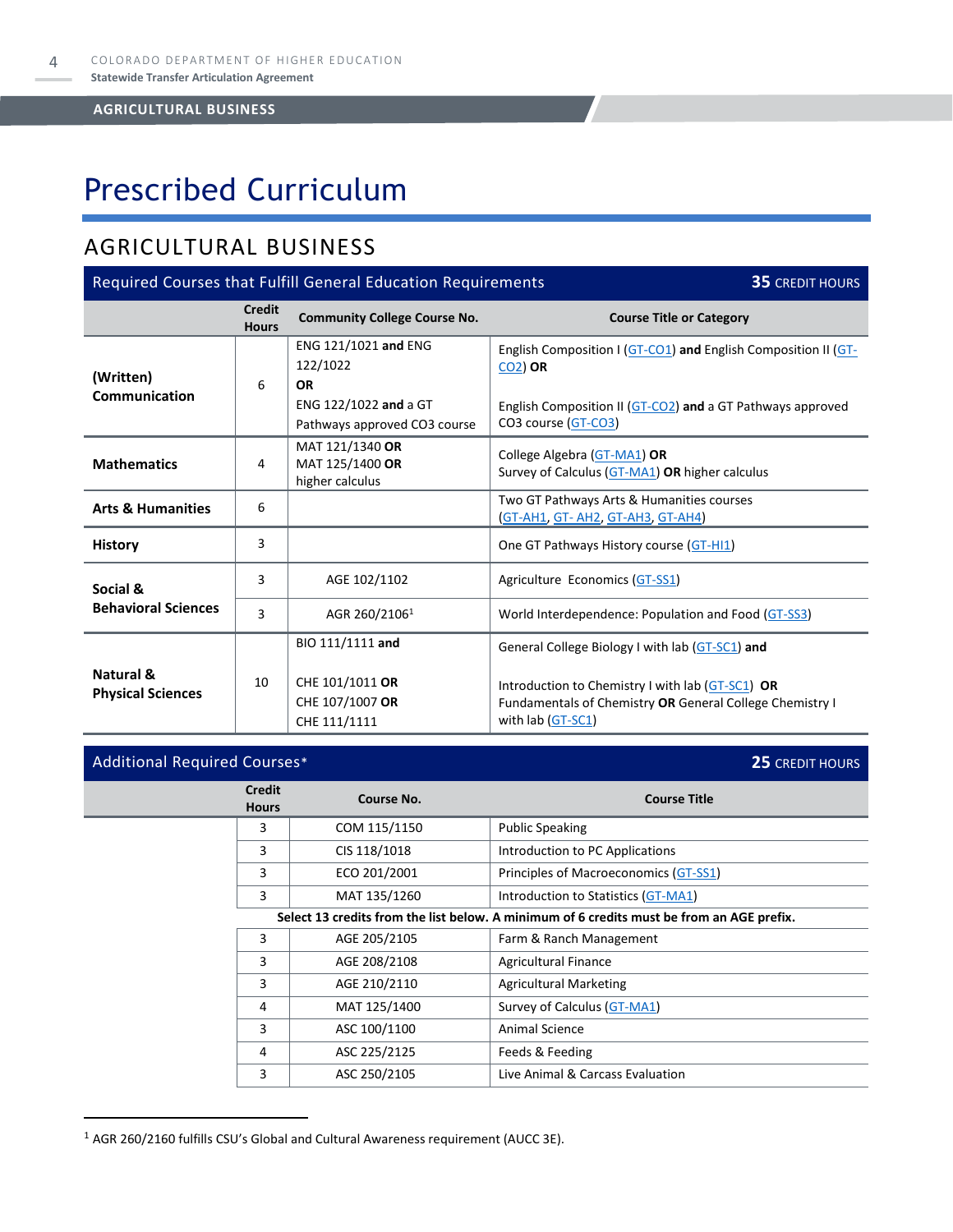|   | ASC 230/2130 | Farm Animal Anatomy & Physiology |
|---|--------------|----------------------------------|
|   | ASC 288/2188 | Livestock Practicum              |
| 4 | AGY 100/1100 | <b>General Crop Production</b>   |
| 4 | AGY 240/2140 | <b>Introductory Soil Science</b> |
| 4 | ACC 121/1021 | <b>Accounting Principles I</b>   |
|   | RAM 205/2005 | Principles of Range Management   |

Total **60** CREDIT HOURS

\*Please note: if these credits are *not* required for the *major* at a receiving 4-year institution, they will be applied to the bachelor's degree as *elective credit* toward *graduation*. Please check with the receiving institution to determine in which way these courses will be applied.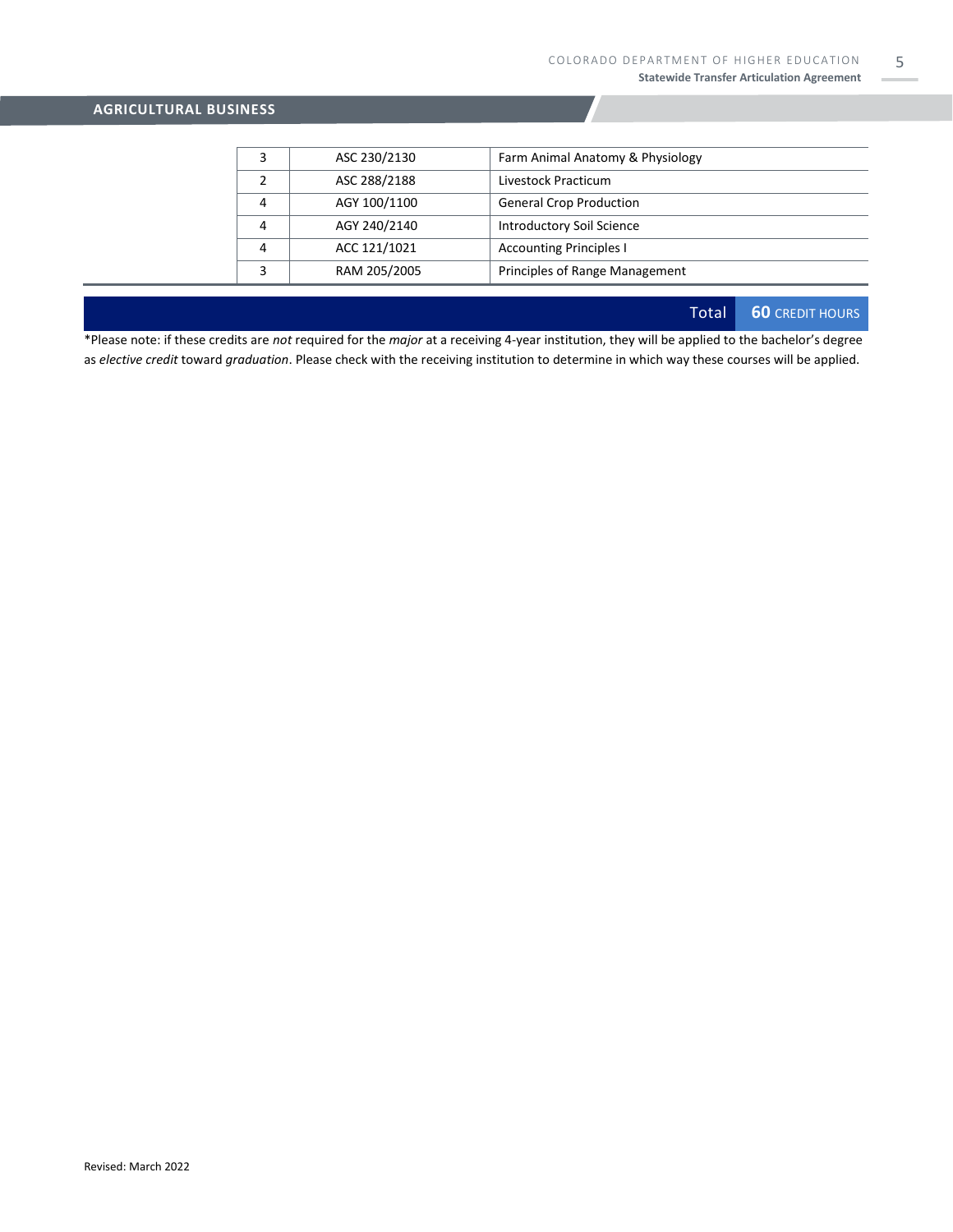# Course Planner

### AGRICULTURAL BUSINESS DEGREE PLAN

### STUDENT NAME

| Institution:                   |                   |                     |                     |                  |  |
|--------------------------------|-------------------|---------------------|---------------------|------------------|--|
| <b>Semester</b>                | <b>Course No.</b> | <b>Course Title</b> | <b>Credit Hours</b> | <b>Completed</b> |  |
|                                |                   |                     |                     |                  |  |
|                                |                   |                     |                     |                  |  |
|                                |                   |                     |                     |                  |  |
|                                |                   |                     |                     |                  |  |
|                                |                   |                     |                     |                  |  |
|                                |                   |                     |                     |                  |  |
| <b>Total Credits Completed</b> |                   |                     |                     |                  |  |

| Institution:                   |                   |                     |                     |                  |  |  |
|--------------------------------|-------------------|---------------------|---------------------|------------------|--|--|
| Semester                       | <b>Course No.</b> | <b>Course Title</b> | <b>Credit Hours</b> | <b>Completed</b> |  |  |
|                                |                   |                     |                     |                  |  |  |
|                                |                   |                     |                     |                  |  |  |
|                                |                   |                     |                     |                  |  |  |
|                                |                   |                     |                     |                  |  |  |
|                                |                   |                     |                     |                  |  |  |
|                                |                   |                     |                     |                  |  |  |
| <b>Total Credits Completed</b> |                   |                     |                     |                  |  |  |

| Institution: |                   |                     |                                |                  |  |  |
|--------------|-------------------|---------------------|--------------------------------|------------------|--|--|
| Semester     | <b>Course No.</b> | <b>Course Title</b> | <b>Credit Hours</b>            | <b>Completed</b> |  |  |
|              |                   |                     |                                |                  |  |  |
|              |                   |                     |                                |                  |  |  |
|              |                   |                     |                                |                  |  |  |
|              |                   |                     |                                |                  |  |  |
|              |                   |                     |                                |                  |  |  |
|              |                   |                     |                                |                  |  |  |
|              |                   |                     | <b>Total Credits Completed</b> |                  |  |  |

| Institution:                   |                   |                     |                     |                  |  |
|--------------------------------|-------------------|---------------------|---------------------|------------------|--|
| Semester                       | <b>Course No.</b> | <b>Course Title</b> | <b>Credit Hours</b> | <b>Completed</b> |  |
|                                |                   |                     |                     |                  |  |
|                                |                   |                     |                     |                  |  |
|                                |                   |                     |                     |                  |  |
|                                |                   |                     |                     |                  |  |
|                                |                   |                     |                     |                  |  |
|                                |                   |                     |                     |                  |  |
| <b>Total Credits Completed</b> |                   |                     |                     |                  |  |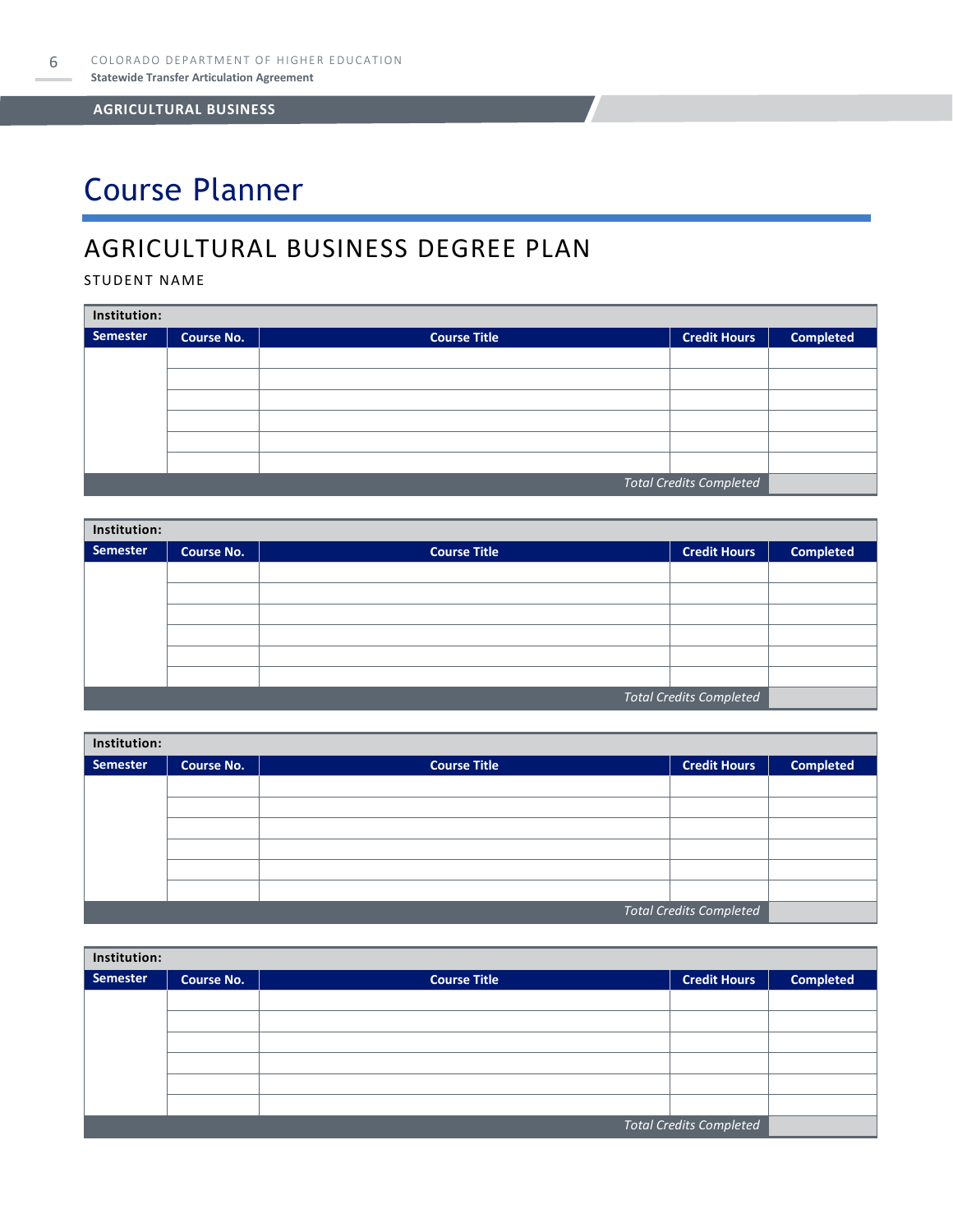7

## Contractual Language

#### **INTRODUCTION**

A statewide transfer articulation agreement identifies the community college courses students need to take in order to graduate from a community college with a 60-credit Associate of Arts (AA) or Associate of Science (AS) degree with designation (DwD). Students are responsible for informing the admissions counselor or transfer advisor at their receiving four-year institution that they are completing a DwD.

It is important for students to understand that completion of an AA or AS degree within two years requires them to complete an average of 15 credits per semester (or 30 credits per year). Also, research shows that students who take classes in their major area within their first 30 credit hours are more likely to persist and graduate.

The guarantees and limitations below describe the minimum requirements to which all participating institutions have agreed. Students who believe an institution is not meeting the guarantees described below can file a complaint with the [CDHE.](https://highered.colorado.gov/filing-student-complaint)

### **GUARANTEES**

Students who complete a DwD pursuant to the prescribed curriculum in this statewide transfer articulation agreement **and** pass all 60 credits with a C- or higher **and** are admitted to the receiving institution's corresponding degree program (see cover page) are guaranteed the following:

- 1. Junior standing with no more than 60 remaining credits to meet the graduation requirements for the baccalaureate degree program covered by this articulation agreement.
- 2. Completion of the receiving institution's lower division general education requirements as defined by the GT Pathways curriculum.
- 3. The same graduation requirements as students who begin and complete this degree program at the four-year institution.
- 4. Admission to all Colorado public baccalaureate awarding institutions (*except* Colorado School of Mines) is guaranteed to applicants who have completed any AA or AS degree from a Colorado public two-year institution after high school graduation, provided certain requirements are met. To see these requirements, please refer to the Colorado Commission on Higher Education's Admissions [Standards Policy](https://highered.colorado.gov/sites/highered/files/2020-03/i-partf_0.pdf), section titled "Guaranteed Transfer Admissions" [here.](https://highered.colorado.gov/educators/policy-funding/cche-policies-procedures) Please note: Students transferring to a University of Colorado institution (Boulder, Colorado Springs, Denver) must satisfy the CU System's MAPS (Minimum Academic Preparation Standards) requirement.
- 5. Per the Commission's [Prior Learning Assessment](https://highered.colorado.gov/Publications/Policies/Current/i-partx.pdf) policy, section 2.07, and pursuant to Colorado Revised Statutes §23-1-108 (7)(b)(II)(A), "a state institution of higher education that admits as a junior a student who holds an associate of arts degree, associate of applied science degree, or associate of science degree that is the subject of a statewide degree transfer agreement shall not require the student to complete any additional courses to fulfill general education requirements", and that the receiving institution of higher education is responsible for the total cost of tuition "for any credit hours that exceed the total credit hours required for a native student or that extend the total time to receive the degree beyond that required for a native student".
- 6. The Commission's Prior Learning Assessment policy also states "every Colorado public institution of higher education shall accept in transfer from within the institution and from other state institutions of higher education prior learning assessment credit awarded for GT Pathways requirements" (section 3.01), and "Colorado public institutions of higher education shall not prohibit students from meeting general education/GT Pathways requirements with prior learning assessment credit" (section 3.02).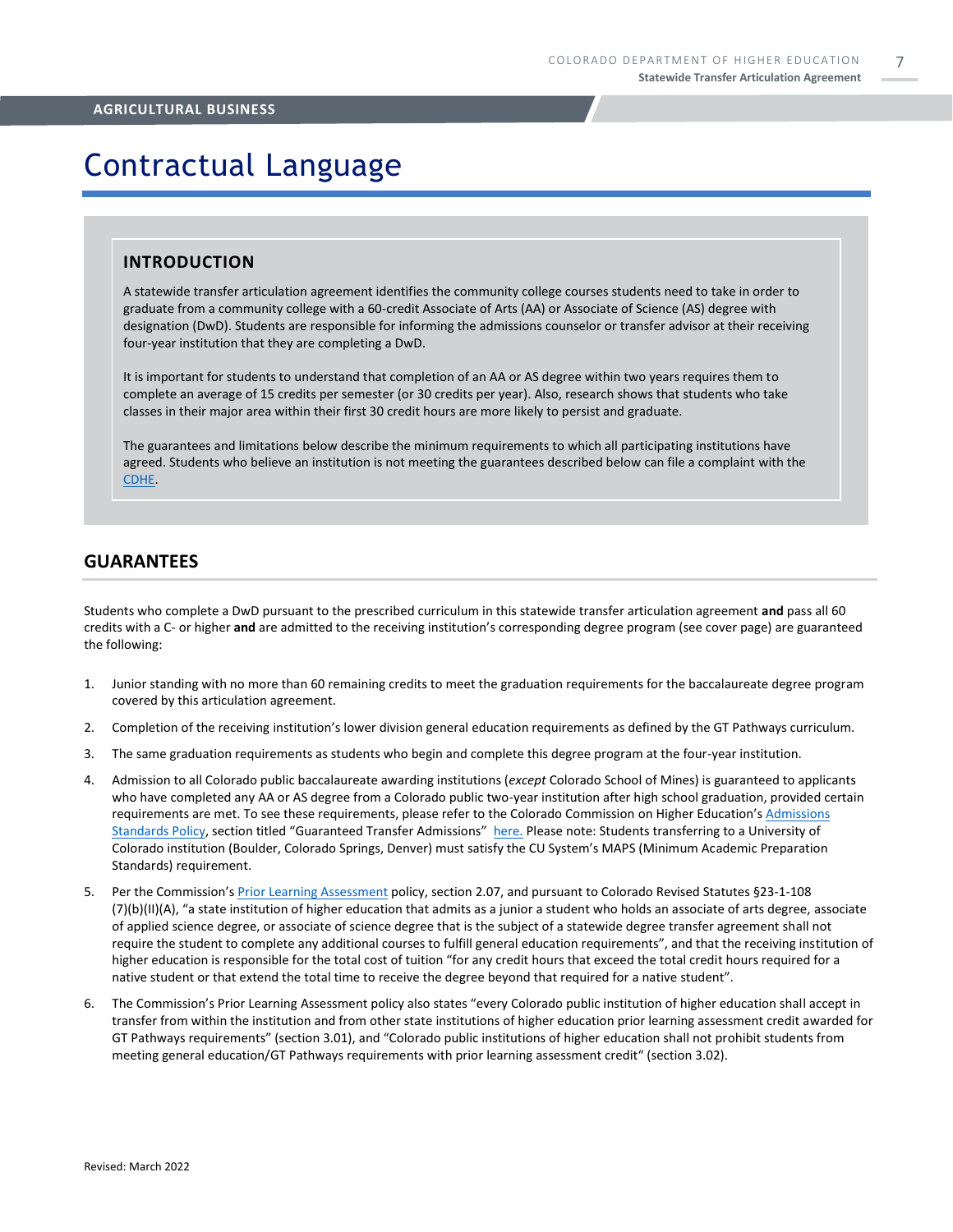### **LIMITATIONS**

- 1. Students must meet all admission and application requirements at the receiving institution including the submission of all required documentation by stated deadlines. Students are advised to consult with the Office of Admissions at the institution to which they intend to transfer.
- 2. Only courses with grades of C- or higher are guaranteed to transfer.
- 3. Admission to a receiving institution does not guarantee enrollment in a specific degree program. Some programs at receiving institutions have controlled entry due either to space limitations or academic requirements.
- 4. The credit and course transfer guarantees described in this agreement apply to the specific degree programs covered by this agreement (see cover page). If the student changes majors, receiving institutions will evaluate application of the courses designated in this agreement to other degree programs on a course-by-course basis.
- 5. Students are allowed to use credits awarded by exam, such as AP (Advanced Placement) and IB (International Baccalaureate), as long as those exams are listed on the exam table[s here,](https://highered.colorado.gov/get-credit-for-what-you-already-know) or may use challenge exams to fulfill GT Pathways requirements (not necessarily major requirements) and those credits are guaranteed to transfer and apply to GT Pathways requirements at the receiving institution per the Colorado Commission on Higher Education's Policy I, X: Prior Learning Assessment. See the entire [policy](https://highered.colorado.gov/Publications/Policies/Current/i-partx.pdf) for more information.
- 6. The receiving institution shall accept all applicable credits earned within ten years of transfer to the receiving institution. Credits earned more than ten years earlier will be evaluated on a course-by-course basis.
- 7. All the courses a student needs to take in the associate degree program covered by this statewide transfer articulation agreement are listed in the prescribed curriculum. Course substitutions are allowed as long as the student and both the sending and receiving institutions agree to the substitution; such agreement should be documented in writing and the student should keep a copy until the baccalaureate degree is conferred. Note that if students substitute a course, then this is no longer a statewide agreement and some of the guarantees are only for the receiving institution that agreed to the substitution. **Any additional courses taken in the discipline covered by this agreement might not count toward the requirements of the major at the receiving institution.** Students can avoid this problem by taking no more courses in the discipline beyond those identified in the prescribed curriculum. STUDENTS SHOULD CONSULT THE PROGRAM ADVISOR AT THE RECEIVING INSTITUTION FOR GUIDANCE. Any advisement from an academic advisor should be obtained IN WRITING.
- Students seeking K-12 teacher licensure may not use this agreement because teacher preparation programs have different requirements for educator licensure.

*Because of the limitations above, students must consult with the Office of Admissions at the institution to which they are transferring.*

### **Addendum to Agreement**

Students who do not complete an AA/AS degree can use the prescribed curriculum in a statewide transfer articulation agreement as a common advising guide for transfer to all public institutions that offer the designated bachelor's degree program. Please note the following:

- 1. Students are guaranteed application of general education courses completed with a C- or higher in the prescribed curriculum in this agreement up to the established maximum in each GT Pathways content area.
- 2. Except in special cases (e.g., the partial completion of a required sequence of courses or variation in the number of credit hours institutions award for course equivalents), students can expect that courses specified within the prescribed curriculum in this agreement, successfully completed with a C- or higher, will fulfill the relevant course requirements in the designated major.
- 3. Receiving institutions will evaluate all courses other than those specified in this agreement on a course-by-course basis.

Students transferring without a completed AA/AS degree must consult with the Office of Admissions at the institution to which they are transferring to review the issues identified above, and to make sure they meet all admission and application requirements at the receiving institution, including the submission of all required documentation by stated deadlines.

This agreement will be reviewed by disciplinary faculty no less frequently than every five years. *The agreement will remain in force until such time as it is formally modified or terminated.*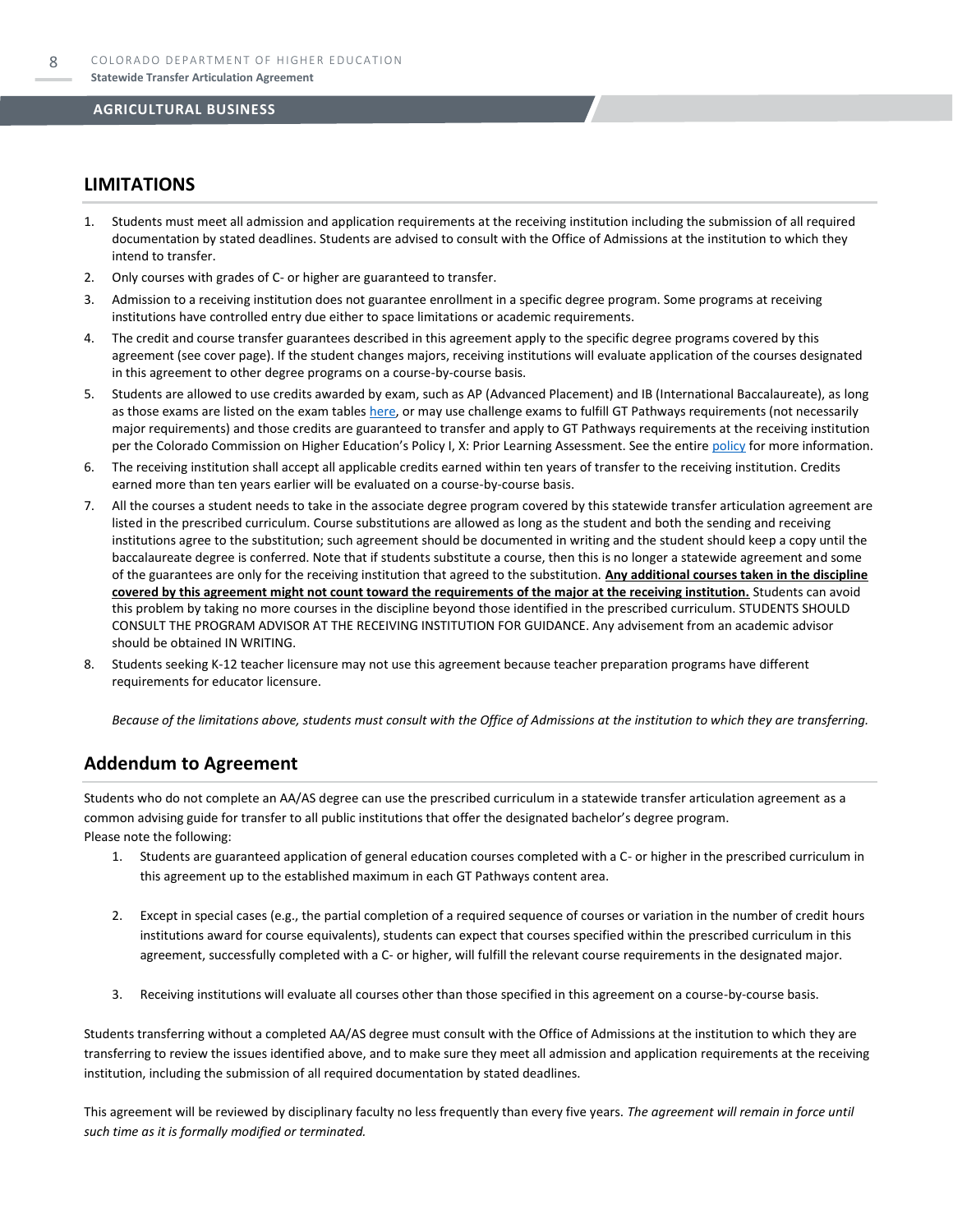The Department of Higher Education – in consultation with the General Education Council – may make minor technical changes to this agreement on behalf of participating institutions. The most current version of the agreement can be found on the [CDHE website.](https://highered.colorado.gov/transfer-degrees) Institutions that wish to join or withdraw from this agreement should consult the Division of Academic Affairs at the Colorado Department of Higher Education. Terms and processes are outlined in the Commission's policy on Statewide Transfer and GT Pathways, available at the [CDHE website.](https://highered.colorado.gov/educators/policy-funding/general-education-ge-council/gtpathways/transfer-agreements)

A paper or hard copy of this document may not be the most current version of the agreement—check th[e website](https://highered.colorado.gov/transfer-degrees) of the Colorado Department of Higher Education for the most current version.

*Signatures from institutional/system Chief Academic Officers for all participating institutions, as listed on the cover page, have signed this agreement. Signatures of Chief Academic Officers, who possess or have been delegated authority to enter into this agreement on behalf of their institution or institutions (in some cases by the institutional or system governing board), are on file in the Division of Academic Affairs at the Colorado Department of Higher Education.*